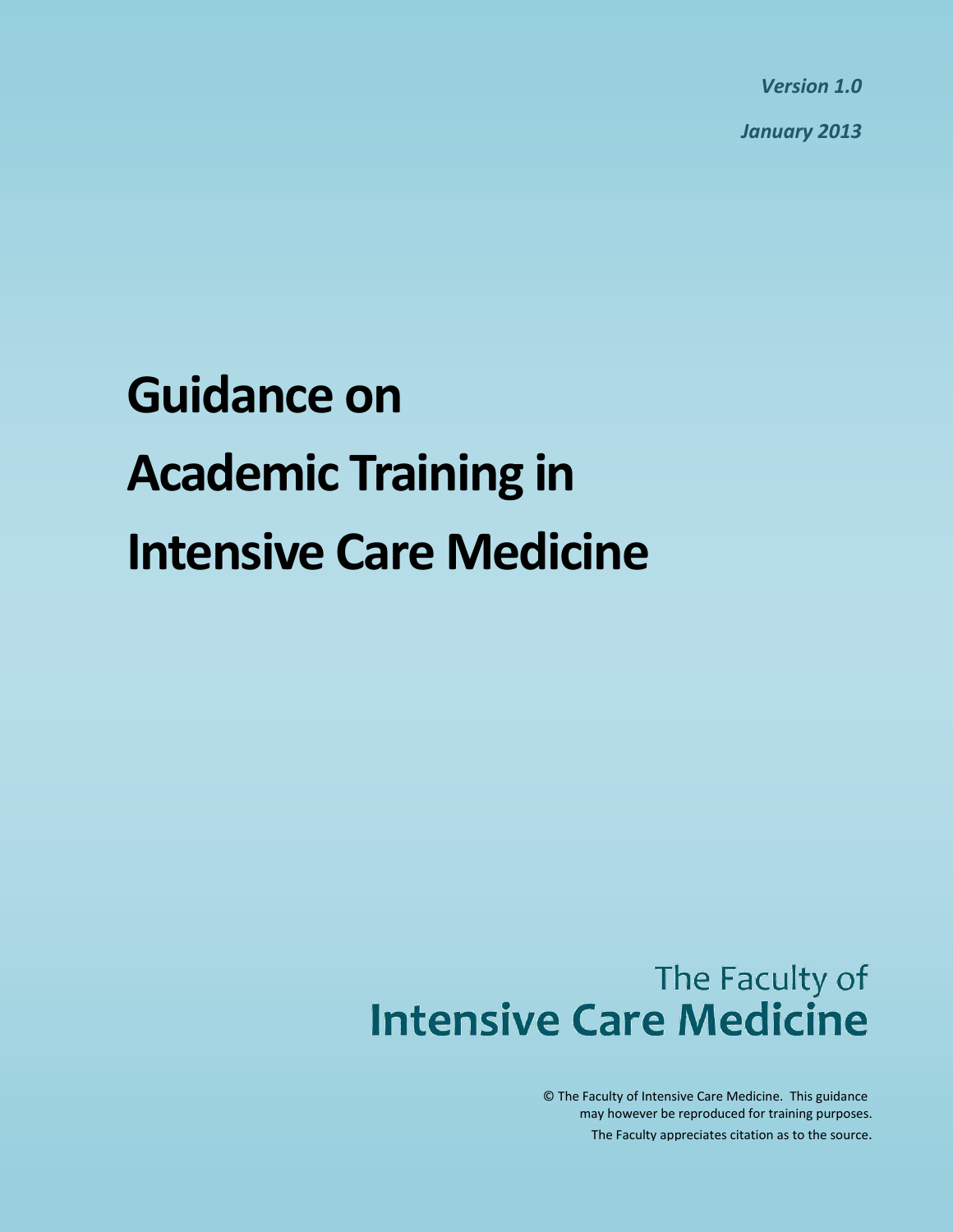# **Contents**

| Demands on Deaneries and training schemes at different stages of development as a clinical academic 7 |  |
|-------------------------------------------------------------------------------------------------------|--|
|                                                                                                       |  |
|                                                                                                       |  |
|                                                                                                       |  |
|                                                                                                       |  |
|                                                                                                       |  |
|                                                                                                       |  |
|                                                                                                       |  |
|                                                                                                       |  |
|                                                                                                       |  |
|                                                                                                       |  |
|                                                                                                       |  |
|                                                                                                       |  |

# **Key Messages and Actions**

- Research training is an essential component in creating a high quality specialist workforce for intensive care medicine.
- <span id="page-1-0"></span> The national curriculum in intensive care medicine provides the framework for several levels of research training, from a common core to advanced academic scholarship.
- The Faculty will support the development of modular clinical academic training in ICM.
- Academic training must be integrated with clinical training to optimise delivery and ensure clinical relevance of both elements.
- Partnership between the Faculty, Deaneries, Universities, and the NIHR is essential to enable access to high-quality careers advice and support for ICM trainees wishing to pursue careers in clinical academic medicine.
- Trainees with academic potential should be identified early and provided with a support network to enable them to follow a clinical academic career pathway.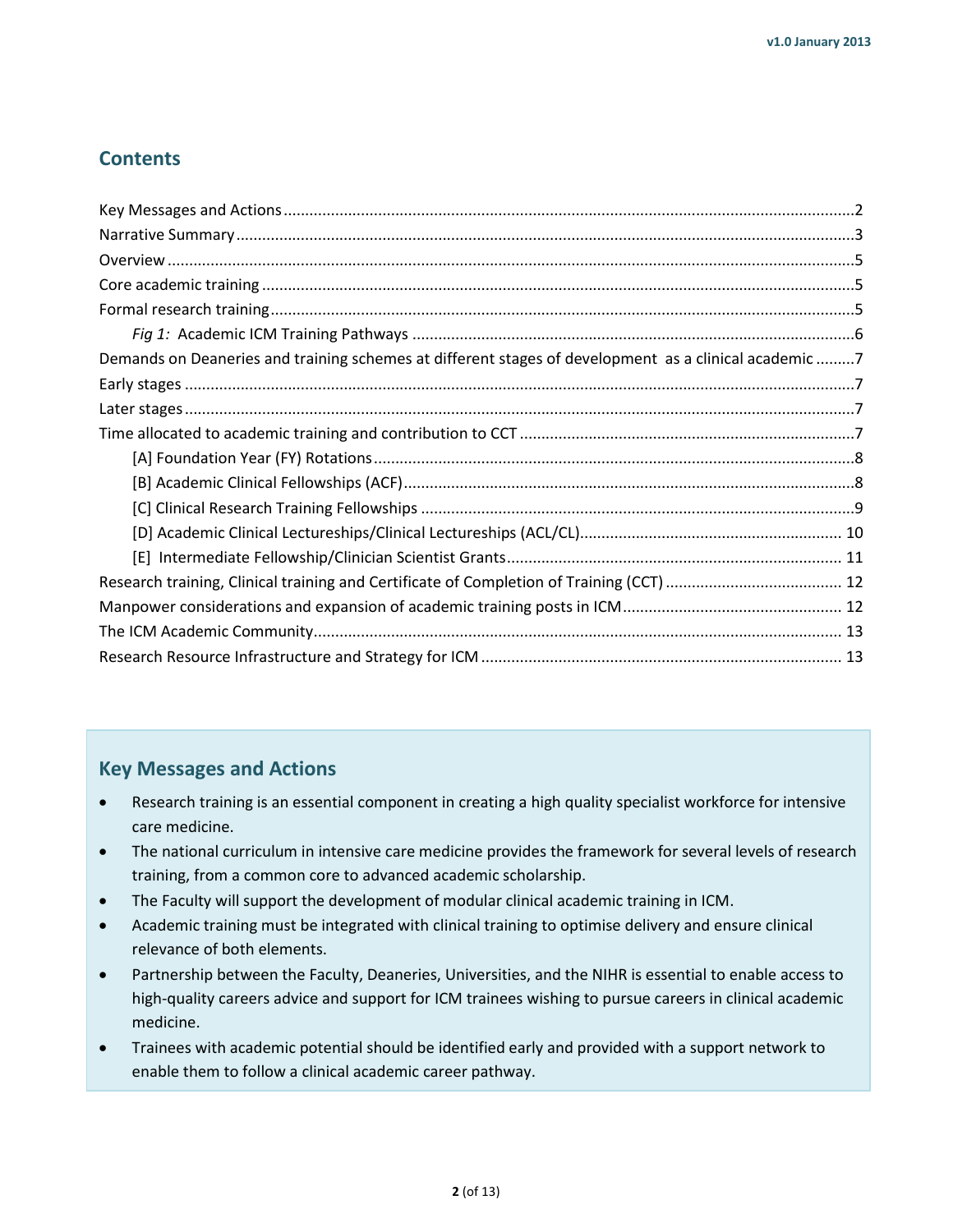# <span id="page-2-0"></span>**Narrative Summary**

| Item           | Proposal                                                                                                                                                                                                                                                                                                                                                                                                                                                                                                                                                                                                                                                                                                                                                                                                                                                           | <b>Responsible Body</b>         |
|----------------|--------------------------------------------------------------------------------------------------------------------------------------------------------------------------------------------------------------------------------------------------------------------------------------------------------------------------------------------------------------------------------------------------------------------------------------------------------------------------------------------------------------------------------------------------------------------------------------------------------------------------------------------------------------------------------------------------------------------------------------------------------------------------------------------------------------------------------------------------------------------|---------------------------------|
| $\mathbf{1}$   | Trainees in Intensive Care Medicine (ICM) require a broad range of research training<br>opportunities, ranging from core research training for all individuals, through a<br>Masters level qualification for individuals who aim to have research as a significant<br>part of their NHS job plan, to a formal research degree (typically a PhD) for<br>individuals who aspire to be clinical academics.                                                                                                                                                                                                                                                                                                                                                                                                                                                            | N/A<br>(General<br>information) |
| $\overline{2}$ | The FICM should develop a core curriculum for research training in ICM. This will<br>enable Deaneries and institutions to provide programmes of training which ensure<br>that all trainees achieve core competencies in this area.                                                                                                                                                                                                                                                                                                                                                                                                                                                                                                                                                                                                                                 | <b>FICM</b>                     |
| 3              | All ICM trainees must have access to advice regarding careers in Clinical Academic<br>Medicine, either within their own Deanery, or through arrangements made<br>between Deaneries. This advice should include information about career pathways<br>and funding sources for research and for research training. In particular, all trainees<br>need to be made aware of the availability of NIHR funding, since this provides a<br>means for all Consultants in ICM to remain research active.<br>Pathways for formal research training should map closely to clinical training,<br>allowing seamless integration of the two streams of training. This arrangement will<br>not only allow easier entry to research training, but also allow trainees to re-enter<br>the conventional clinical training structure once their academic aspirations are<br>satisfied. | Deaneries<br>and<br><b>FICM</b> |
| $\overline{4}$ | The NIHR in England and Wales recognises several stages of academic training:<br>Academic Foundation Year (AFY), Academic Clinical Fellowship (ACF), Clinical<br>Research Training Fellowship (CRTF), Academic Clinical Lectureship (ACL), and<br>Intermediate Fellowships (IF). While this hierarchy of research training provides a<br>useful framework to plan an academic career, it is important to recognise that these<br>arrangements are not in place in the devolved administrations, where other<br>arrangements for research training may exist. In any case it is essential to embrace<br>a plurality of research training arrangements, providing the quality of such training<br>is good.                                                                                                                                                           | N/A<br>(General<br>information) |
| 4              | In addition to the stages of research training described below, there is a strong<br>argument for developing a modular distance learning Masters course for<br>critical/emergency care research, which could provide one framework for a Special<br>Skills Module in Research. It is highly desirable that the FICM provides coordination<br>and leadership for such a program through collaboration between Universities.                                                                                                                                                                                                                                                                                                                                                                                                                                         | <b>FICM</b>                     |
| 5              | Centres should seek funding, typically from the NIHR in England and Wales, and<br>from a broader range of sources elsewhere, to establish research training rotations<br>in ICM.                                                                                                                                                                                                                                                                                                                                                                                                                                                                                                                                                                                                                                                                                   | Individual<br>institutions      |
| 6              | AFY rotations include a four month period of academic attachment, and provide<br>trainees with exposure to both ICM and research. Centres should develop such<br>rotations as a means of attracting the best and brightest trainees to our discipline.<br>ACF rotations can be established either at ST1-3 (incorporating ACCS training) or ST<br>4-6. These rotations provide 25% of research time, and aim to allow trainees to<br>develop a high quality application for a CRTF.<br>A CRTF grant obtained from a national funding body is a common route to achieving<br>a higher degree, but other options, such as research training in the context as part                                                                                                                                                                                                   | N/A<br>(General<br>information) |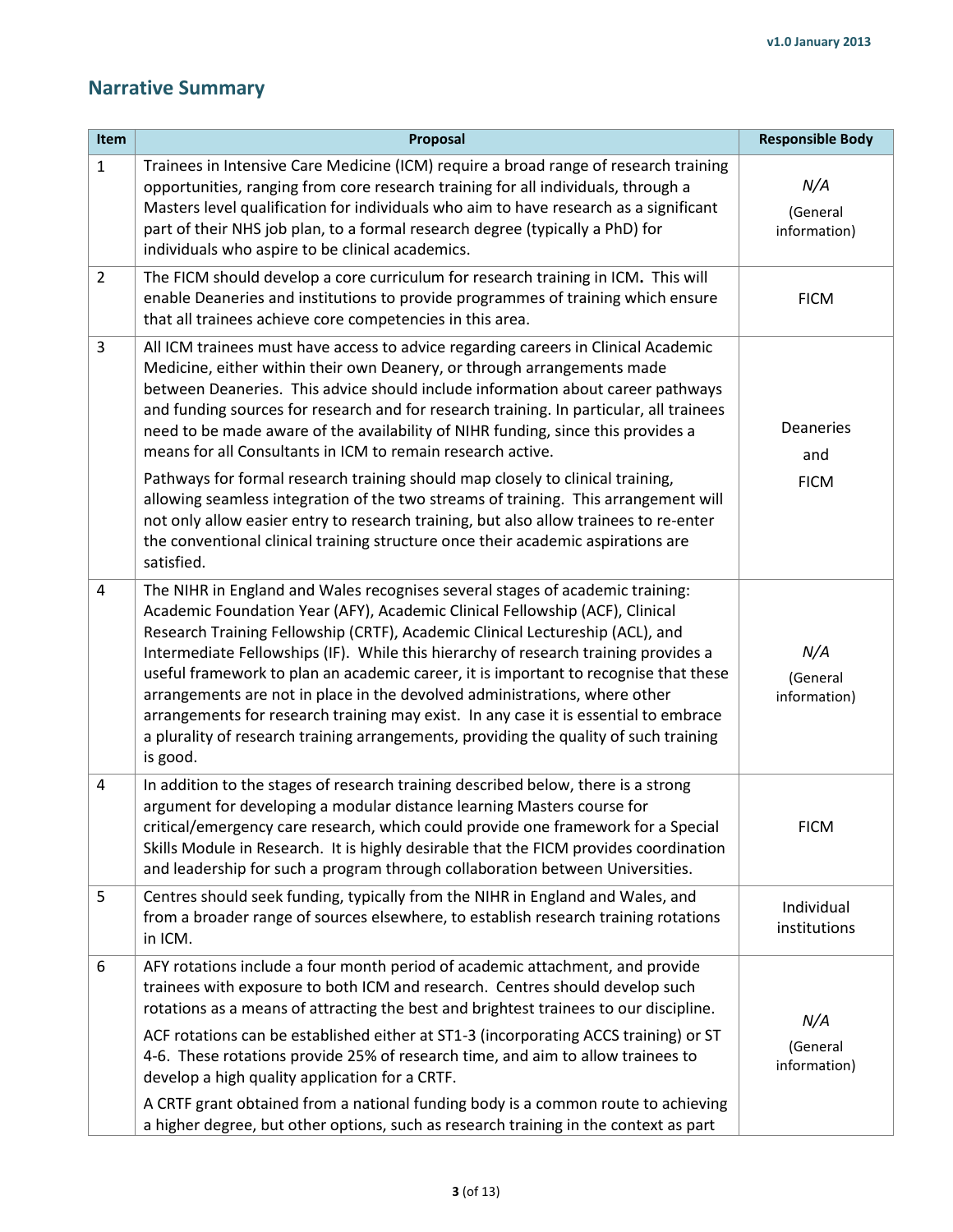|                  | of a high quality Randomised Controlled Trial, are equally valid.                                                                                                                                                                                                                                                                                                                                                                                                                                                                                                                                                                                                                                                                                                                                                                                                                                                                                                                                                                                                                                                                                                |                                 |
|------------------|------------------------------------------------------------------------------------------------------------------------------------------------------------------------------------------------------------------------------------------------------------------------------------------------------------------------------------------------------------------------------------------------------------------------------------------------------------------------------------------------------------------------------------------------------------------------------------------------------------------------------------------------------------------------------------------------------------------------------------------------------------------------------------------------------------------------------------------------------------------------------------------------------------------------------------------------------------------------------------------------------------------------------------------------------------------------------------------------------------------------------------------------------------------|---------------------------------|
|                  | Individuals who complete a higher research degree may re-enter conventional<br>clinical training, but those with core academic aspirations should have access to<br>Clinical Lecturer appointments, which will allow them to mature as researchers.                                                                                                                                                                                                                                                                                                                                                                                                                                                                                                                                                                                                                                                                                                                                                                                                                                                                                                              |                                 |
| $\overline{7}$   | Regardless of whether or not individuals are appointed to Clinical Lecturer posts,<br>those who demonstrate the ability and aspiration to continue research training<br>should be given every possible opportunity to continue their clinical training within<br>the institution that supports their research, so as to facilitate completion of ongoing<br>research and acquisition of pilot data for subsequent grant applications.                                                                                                                                                                                                                                                                                                                                                                                                                                                                                                                                                                                                                                                                                                                            | Deaneries<br>and<br><b>FICM</b> |
| 8                | Subsequent routes to an established post as a clinical academic at Consultant level<br>classically involve obtaining an Intermediate Fellowship/Clinician Scientist grant.<br>However, additional routes for research funding are now available, and it is<br>important that aspiring clinical academics are made aware of these.                                                                                                                                                                                                                                                                                                                                                                                                                                                                                                                                                                                                                                                                                                                                                                                                                                | N/A<br>(General<br>information) |
| $\boldsymbol{9}$ | Over the entire training period, one year of research should count in full towards<br>accreditation in ICM. Subsequent periods of research time cannot be counted<br>towards accreditation. However, Deaneries should be flexible about counting clinical<br>time for individuals who spend time in posts that have a mix of research and clinical<br>training. In such instances, requirements for clinical training should take account of<br>the performance of trainees and achievement of key competencies and experience,<br>rather than be solely based on time spent in clinical training.<br>However, where academic trainees need additional clinical training time, this must<br>be provided by Deaneries to ensure that these individuals are fully trained both as<br>academics and specialists in ICM. The purpose of ACL posts is to provide 50% time<br>for research training. Achievement of key competencies and experience may permit<br>completion of research training within the remaining 50% of the post, but where this<br>is not possible, Deaneries have a responsibility to ensure that individuals are fully<br>trained clinically. | Deaneries<br>and<br><b>FICM</b> |
| 10               | Trainees who achieve Dual Accreditation in ICM and a second clinical specialty<br>should recognise that maintenance of clinical skills in two parent clinical specialties,<br>while continuing a credible research career, represents a substantial burden. While<br>this is not impossible, careful thought should be given by trainers and trainees as to<br>whether they feel that a continued career as a clinical academic is compatible with<br>satisfying the needs of re-validation in two clinical specialties.                                                                                                                                                                                                                                                                                                                                                                                                                                                                                                                                                                                                                                         | N/A<br>(General<br>information) |
| 11               | The FICM needs to obtain data on academic trainees and consultants in ICM. This<br>could be undertaken as part of the FICM Work Force Survey, using questions<br>developed by the RCP for use in other specialties. The distributed nature of the ICM<br>research activity requires that this survey is sent to a wide constituency. Such a<br>survey could provide a useful basis for discussions with the NIHR Integrated<br>Academic Training program, with the aim of increasing academic training resources<br>for ICM.<br>The FICM needs to publicise and promote meetings at which ICM research trainees<br>can present their research, and interact with other academic clinicians, both within<br>and outside ICM.<br>The FICM needs to undertake discussions with key research stakeholders in ICM to<br>provide the broadest range of research opportunities for our trainees. Such<br>discussions within the ICM research community should be supplemented by<br>interactions with key national funding bodies and research institutions to establish a<br>strategic research plan for ICM research and research training.                           | <b>FICM</b>                     |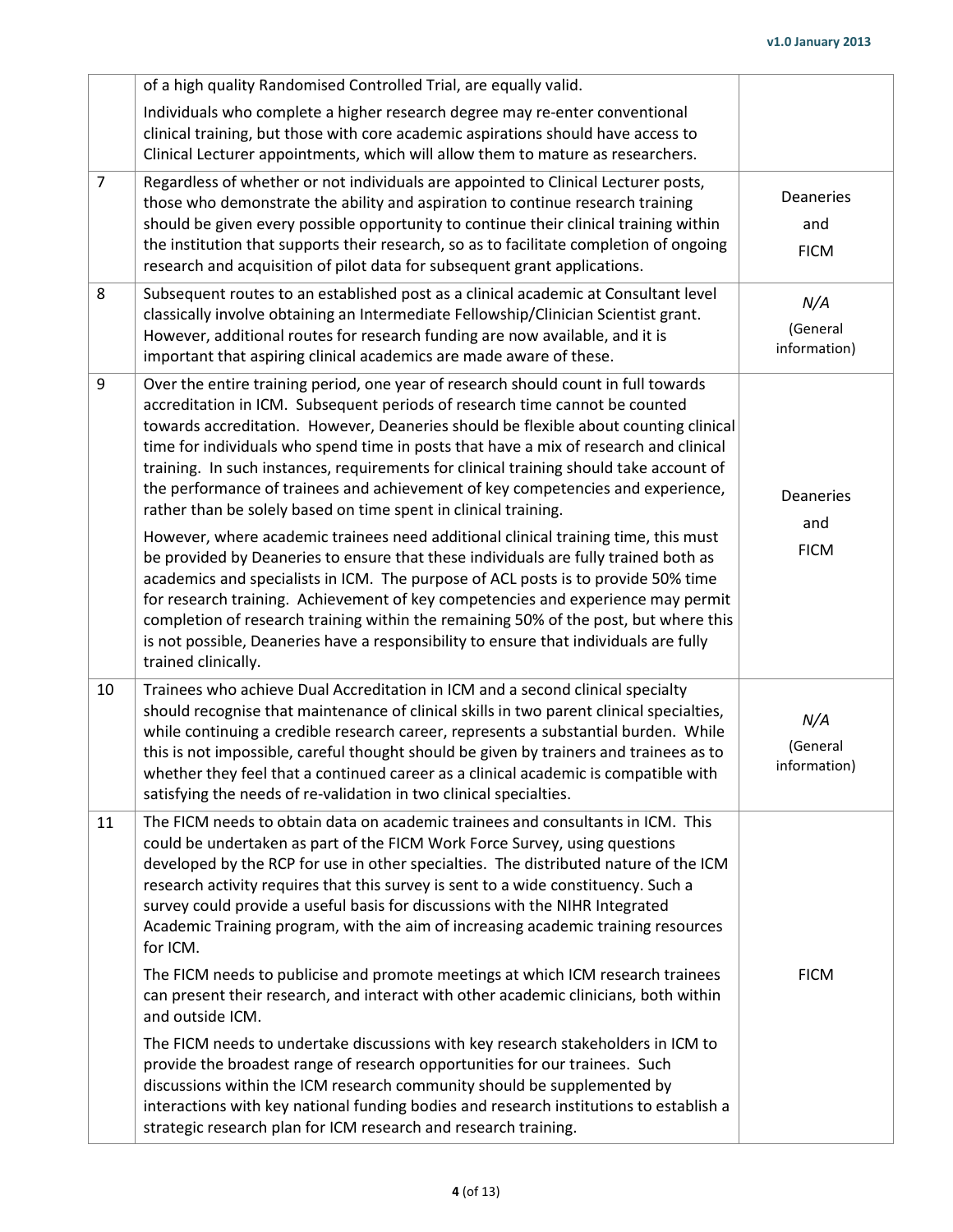#### <span id="page-4-0"></span>**Overview**

Research training is an essential component in creating a high quality specialist workforce for intensive care medicine. The Health and Social Care Act (2012) identifies research as a core responsibility of the NHS [\(http://www.dh.gov.uk/health/files/2012/06/C8.-Research-270412.pdf\)](http://www.dh.gov.uk/health/files/2012/06/C8.-Research-270412.pdf). Academic activity within ICM can contribute to high quality recruitment to the specialty, enrich the professional lives of trained clinicians, and ensure continuous improvement of the care that we deliver.

Academic training in ICM falls into three broad categories. The first of these is core academic training, which needs to be provided for all trainees, regardless of whether or not they elect to undertake a period of research. The second is access to a formal period of training, probably leading to a Masters level qualification, which provides the interface between core academic training and formal research training. Finally, trainees who aspire to a formal clinical academic career will undertake a longer period of research, typically leading to a PhD. Ideally, we need to be able to provide a range of options that cater to trainees with these varying academic aspirations.

#### <span id="page-4-1"></span>**Core academic training**

Core academic training should provide competencies that equip a prospective ICM consultant with the research skills required to undertake a typical NHS job. At a recent meeting organised by the FICM in London (December 2011), a consensus emerged that such training would include elements of critical appraisal, basic research skills (electronic literature search, basic presentational skills, the basics of biomedical statistics, and an introduction to writing and publishing research articles). Individuals would also need to acquire basic knowledge of research regulation and ethics, and it was agreed that a brief (online or taught) Good Clinical Practice (GCP) course and knowledge of research funding opportunities, particularly from the National Institute for Health Research, was highly desirable. These competencies could be easily delivered in a one to three day course, which was already available from a range of academic providers (e.g. the Cambridge SMART Course: [http://www.medschl.cam.ac.uk/anaesthetics/smart-course/\)](http://www.medschl.cam.ac.uk/anaesthetics/smart-course/). The FICM would set the standards for such courses, with individual providers then applying to the Faculty for approval of courses. It is possible that the Intensive Care Society might provide one national source of such courses, and this option is being explored in discussions.

In addition to achieving these core research competencies, it was felt that trainees should have some knowledge of the pathways for formal research training, and the FICM recommends that there should be a pool of academic advisors developed across the country. In many Postgraduate Deaneries, local academic departments could provide such advice and mentorship, but it was not intended that these advisors be regionspecific; the aim would be to ensure a good spread in both geography and specialism.

#### <span id="page-4-2"></span>**Formal research training**

ICM training should map onto conventional clinical training, with several points of exit and entry, for several reasons:

- This will allow entry of late entrants to the Academic ICM (AcICM) stream, some of whom will initially have been in training schemes in other disciplines. Classically, this will be traditional feeder specialties for Dual Accreditation training (e.g. anaesthesia, respiratory medicine).
- However, we also see great opportunities for the specialty in attracting the highest quality clinical academic trainees with an initial career pathway in other specialties, such as immunology and infectious diseases, who decide that the clinical context for their research is best placed in ICM.
- Finally, concordant training routes will also allow individuals who enter the academic training scheme in the first instance, to seamlessly move back to conventional clinical training route if they revise their career intentions, or fail to secure the personal research funding needed to develop as clinical academics.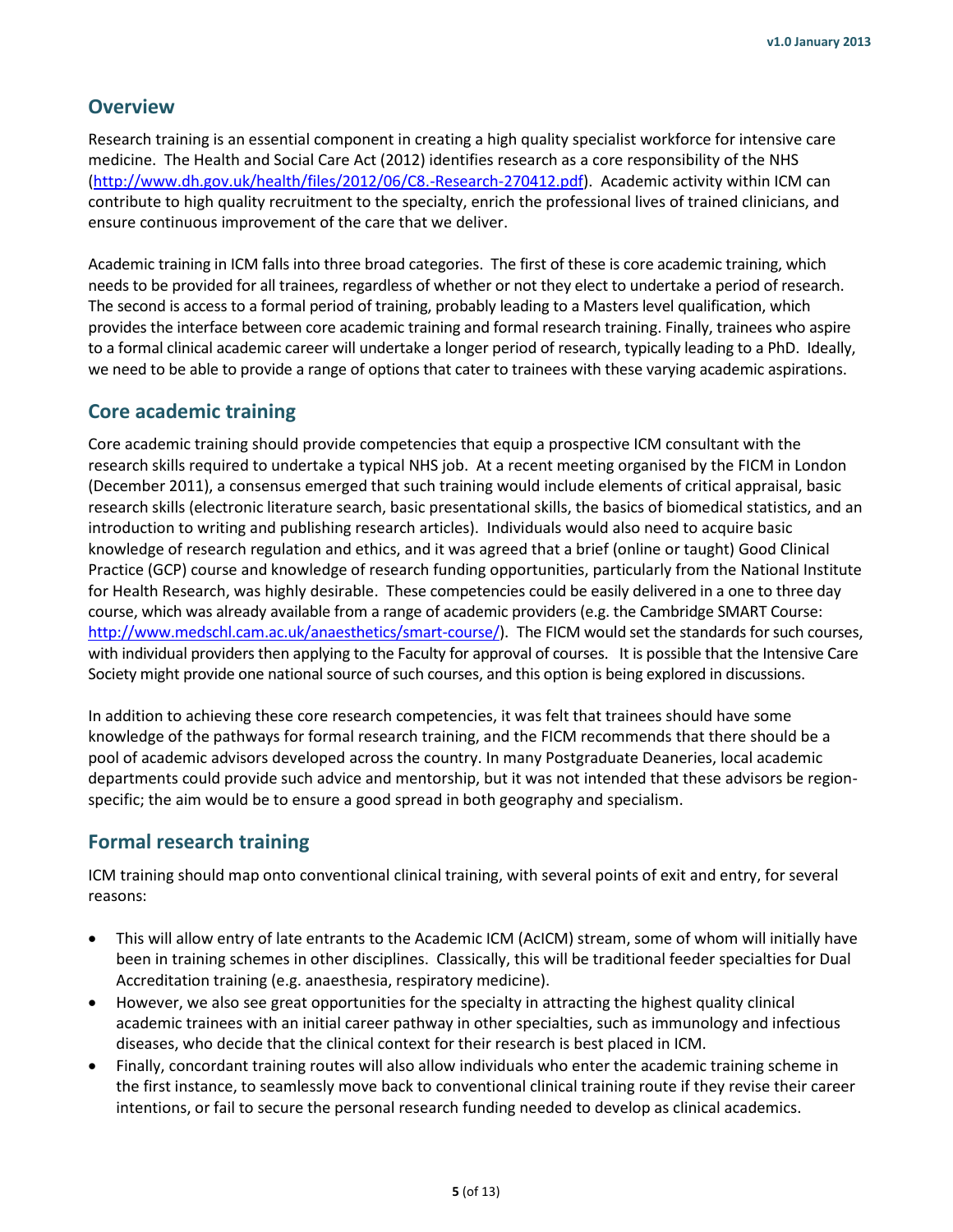The academic training in the attached diagram is therefore modular, and covers all stages of training from Foundation Year trainees to Clinician Scientists, whose final training years may pass seamlessly into a consultant level post. While not specified in the diagram, it needs to be recognised that the intent to become a clinical academic, an intensivist, or both, may be initially awakened during medical student training.

The modules of post qualification training for AcICM are labelled **[A]** to **[E]** in the accompanying diagram, and are described in more detail below. The depiction of training opportunities and requirements are described in the context of an illustrative diagram that reflects standalone ICM from an ACCS background. This does not cover all possible options in ACCS training, and needs modification to make it generalisable to training needs of individuals who seek Dual Accreditation. However, it provides a useful illustration of the principles involved.



#### <span id="page-5-0"></span>*Fig 1:* **Academic ICM Training Pathways**

A large proportion of this document addresses the training narrative of individuals who aspire to obtain a PhD or MD degree. However we believe that there is substantial merit in organising broad-based Masters level programs in research, leading to an MSc, MPhil or MPH, that will either provide training in research methods or exposure to a period of research. This type of training is particularly relevant to individuals aspiring to lead or participate in NHS-based health services research or clinical trials.

Such a program may be modular, and could involve a substantial proportion of distance learning. We see this as a desirable achievement in its own right, perhaps forming the basis of a Special Skills Module in Research. However, this could also serve to prepare trainees for a period of research training leading to a PhD. This qualification could be undertaken either within the framework of an ACF post, or alongside clinical training (ideally between ST1 and ST 5 years).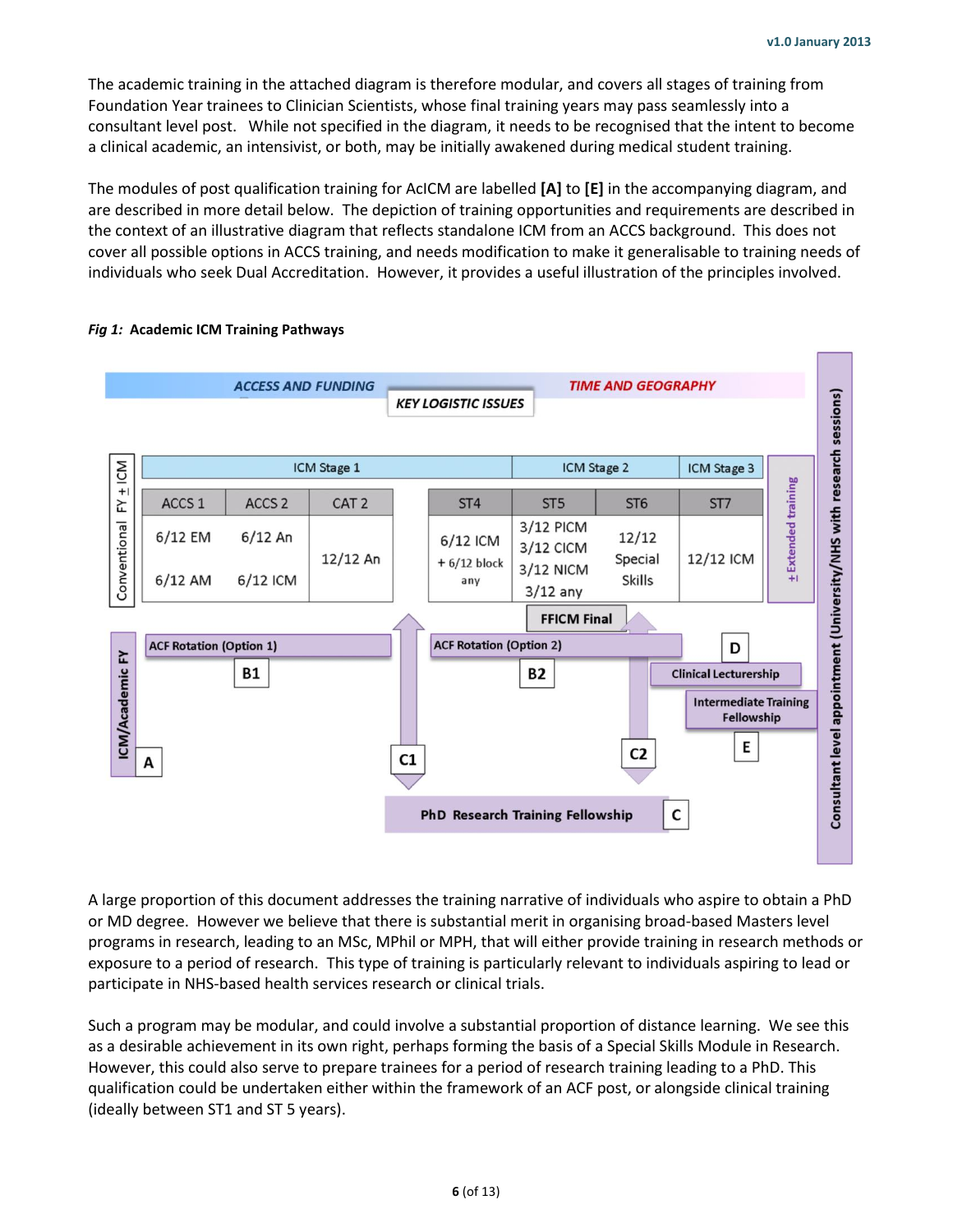# <span id="page-6-0"></span>**Demands on Deaneries and training schemes at different stages of development as a clinical academic**

As a broad generalisation, the logistic issues for trainers and Deaneries during the early and late part of AcICM training are different.

#### <span id="page-6-1"></span>**Early stages**

It is very important that trainees are exposed to the widest range of academic training opportunities as early as possible, and where they make initial progress in this pathway, have the ability to find funding for a PhD as part of a research training fellowship. These requirements demand that local ICM training schemes promote and publicise research training opportunities that are available in their region. This will certainly involve identifying research active clinicians in ICM who would be appropriate supervisors and mentors for young academic trainees. However, it may be just as important to identify research opportunities in non-ICM research groups, which may provide individuals and the specialty with new research skills. In addition, aspiring clinical academics should be able to seek information about opportunities for initial research training and pilot data collection (e.g. at Academic Clinical Fellow [ACF] level), and advice regarding funding opportunities to obtain a Clinical Research Training Fellowship (CRTF). It is *highly* desirable that there is an individual within each regional ICM training scheme who takes responsibility for these issues. In most cases, this will be a clinical academic in a relevant university department (ICM, anaesthesia, respiratory medicine, etc.). However, where a region does not have a University academic department with a significant ICM-related research theme, it is important that Regional Training Advisors in ICM make appropriate arrangements for this resource to be available locally. Some options include research active NHS ICM clinicians in the region, an allied academic department that can provide logistic advice, and/or academic ICM resources in a neighbouring Deanery.

#### <span id="page-6-2"></span>**Later stages**

At later stages of academic training, slightly different problems need to be addressed by Deaneries and regional training schemes in ICM. Funding and access to collaborators continue to be issues, but postdoctoral clinical trainees will now be at a more mature state of their academic development, and this will primarily be a problem for the individual researcher, and their supervisors/mentors. At this stage, the main focus of Deaneries and training schemes should be to ensure that the remainder of the individual's clinical training is delivered in a way that facilitates their ongoing professional development as researchers, while ensuring that they complete high quality clinical ICM training without needlessly prolonging their training time. It is *highly* desirable that postdoctoral clinicians who wish to continue to train as clinical academics are allowed the benefit of favourable geography, and allowed to stay in their teaching hospital environment, where they can develop both research and funding plans in combination with local collaborators.

#### <span id="page-6-3"></span>**Time allocated to academic training and contribution to CCT**

Regardless of the stage of training, it is *essential* that these individuals, who often high performing clinical trainees, are not burdened by a strictly time-based assessment of their training at this stage- where clinical training competencies are met, their training time should not be discounted because of an ongoing commitment to research, an arrangement originally fully accepted by PMETB and now endorsed by the General Medical Council [\(www.gmc-uk.org/Doctors\\_in\\_Academic\\_Training\\_posts.pdf\\_30562046.pdf\)](http://www.gmc-uk.org/Doctors_in_Academic_Training_posts.pdf_30562046.pdf) with placement on their website . One additional issue for individuals at these later stages of academic progression is whether career clinical academics should continue to choose to pursue clinical accreditation in dual specialties (e.g. anaesthesia + ICM, Respiratory Medicine + ICM), or sometimes triple specialties (e.g. respiratory medicine + general medicine + ICM). Clearly, in any of these instances, the individual will need to also maintain research credibility as a clinical academic. Given this context, individuals (and their trainers and research supervisors/mentors) need to think carefully about the burden of achieving *and maintaining* professional excellence in multiple fields.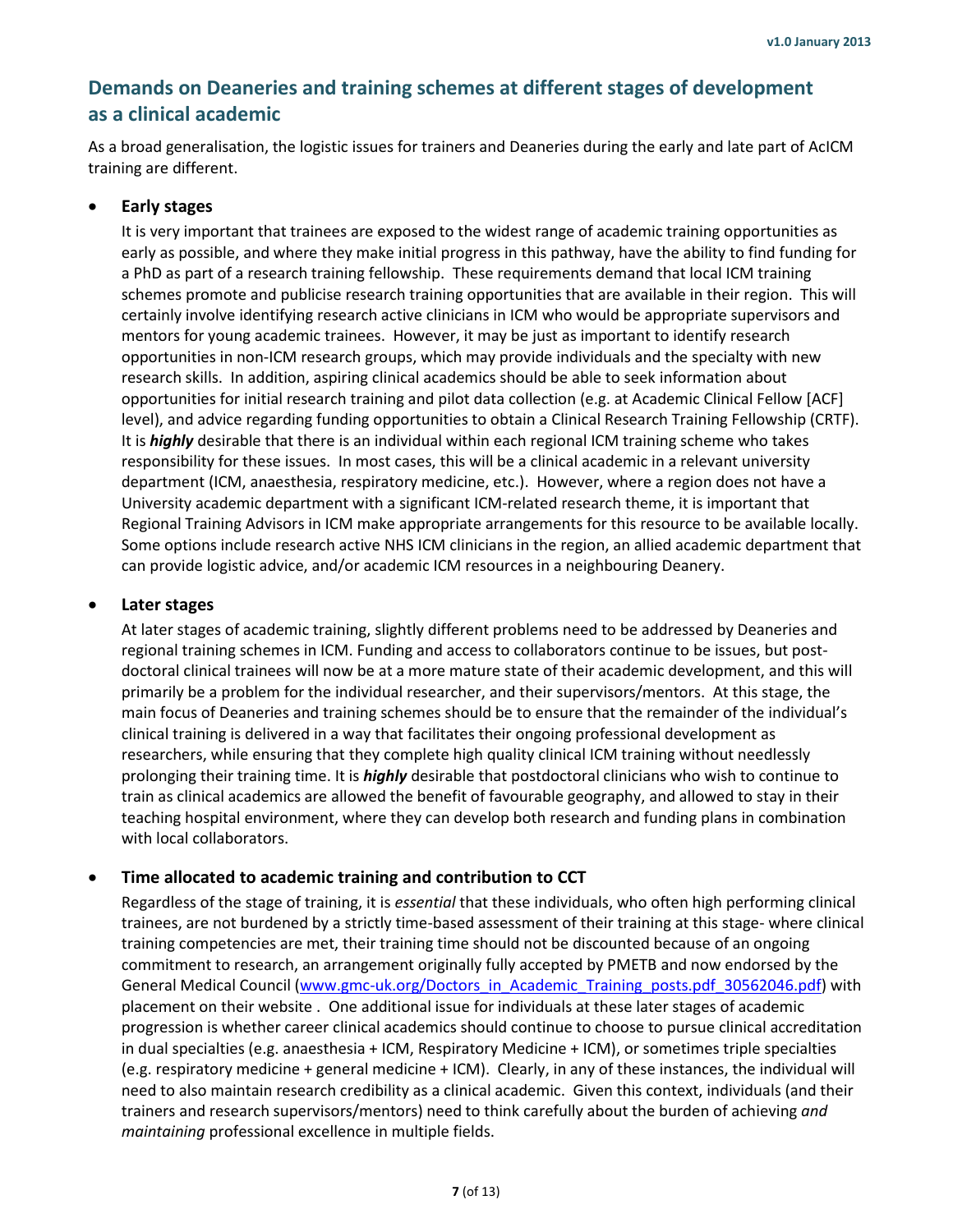# <span id="page-7-0"></span>**[A] Foundation Year (FY) Rotations**

Several regions have FY programs which include a module of ICM, research or both. While these are not essential pre-requisites to an AcICM career, individuals need to be aware of these posts, so that the brightest academic minds can be exposed to the opportunity of training in ICM. The key academic competencies that need to be fulfilled during this part of the training include basic research skills and knowledge, as prescribed in the recommendations for ICM training in general. In addition, it is *highly* desirable that individuals have some direct experience of research, with the opportunity to produce a research presentation at a national or international meeting, and publication of a peer reviewed manuscript. We recognise that this may not be possible in all instances, and that the models of academic mentorship and training will vary from region to region. However, wider exposure to the research field should be one of the aims of this program.

# <span id="page-7-1"></span>**[B] Academic Clinical Fellowships (ACF)**

ACFs are classically funded by the NIHR in departments where there is a substantial research environment. NIHR Academic Clinical Fellowships are specialty training posts that incorporate academic training. NIHR Academic Clinical Fellows (ACFs) spend 75% of their time undertaking specialist clinical training and 25% undertaking research or educationalist training. ACFs are aimed at those who, at the early stages of their specialty training, show outstanding potential for a career in academic medicine or dentistry. The duration of an ACF is for a maximum of 3 years. During this time, alongside clinical training, ACFs will be able to develop their academic skills and be supported in preparing an application for a Research Training Fellowship (to undertake a higher research degree) or an application for a place on an educational programme (leading to a higher degree). Success in these applications is defined as the end point of an ACF. In addition, many schemes encourage (or ensure that individuals in ACF posts achieve a Masters level qualification during the course of their 3 year appointment. This varies in content. In some centres this is essentially a taught MSc in research methodology, which may not contribute to time spent in obtaining a PhD, but provides an excellent foundation for a future academic career. In other centres, this is integrated to produce an MPhil thesis, which serves as a research qualification in its own right, while also being seen as the first year of a three year PhD program. Other schemes provide a combination of these two variations. Any of these is a desirable option, since it produces a structure onto which the ACF years can map.

ACF posts vary in the stage of training at which they recruit candidates. In the context of ICM, two recruitment points seem appropriate. The first of these is at ST1 (Module B1 in the flow chart), where the 3 years of ACF can map onto an ACCS or CCT program. The second is at ST4/5 (Module B2 in the flow chart). In each instance, we would *strongly* recommend that the appropriate professional qualifications (e.g. MRCP, FRCA and/or FFICM) are achieved within these posts before moving onto a PhD training fellowship. This will ensure that trainees would have the best chance of making smooth progress through professional as well as academic training.

In addition to formal NIHR funded posts, several regions or research active clinicians provide a period of academic time in the course of clinical training aimed at obtaining research training and pilot data for a Clinical RTF application. Often these consist of a single year of full time (or nearly full time) research. It is entirely legitimate to recruit trainees to such posts, providing they have a good track record of delivering success in CRTF applications. However, by their very nature, these posts are less well characterised, and Deaneries and Training Committees should ensure that they provide good value in terms of academic training.

Research undertaken in ACF and similar non-NIHR posts is generally supported by project and program grants in the host department, although some centres have specific funding streams to support such research and the collection of pilot data. However, there are also opportunities to apply for small pump priming grants (such as those provided by the Intensive Care Society and the Royal College of Anaesthetists). Submission of such grant applications, with the ACF named as applicant/co-applicant, and involved in the preparation of the application,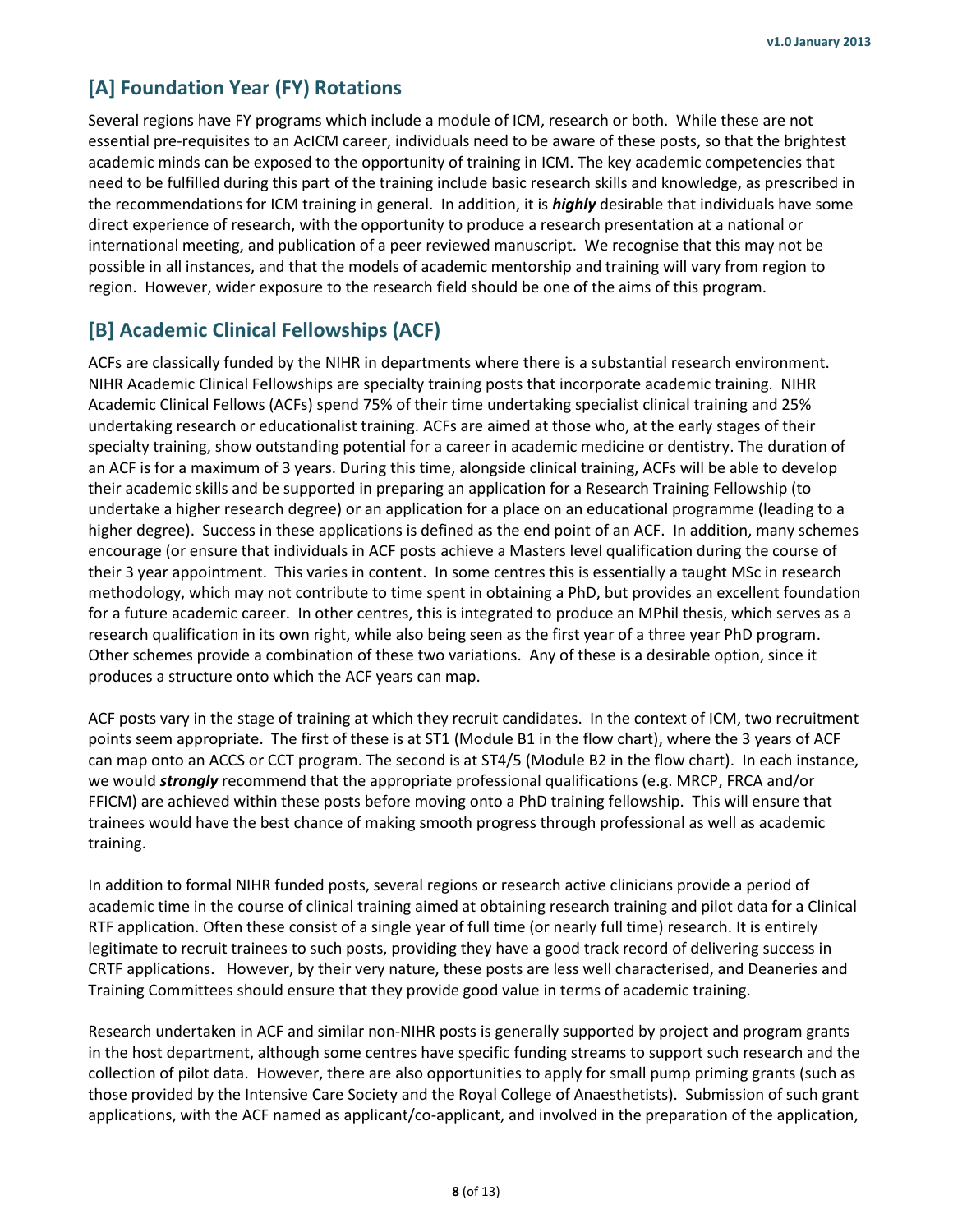should be encouraged, as it provides important experience and can serve as a dress rehearsal for the eventual CRTF application process.

The devolved nations have slightly different models. For example, in Scotland there are no centrally funded NIHR ACF positions in any specialties. Some regions or centres have excellent run through training schemes that include a pre-doctoral training period, a funded period of PhD studies, and a post-doctoral lectureship (for example ECAT[: http://www.ecat.ed.ac.uk/\)](http://www.ecat.ed.ac.uk/). The way in which these local schemes mesh with appointment to national single or dual training schemes in ICM is as yet unclear, especially since the timetables for application for the two are very similar. As these schemes are highly competitive, and often open to trainees from any specialty, careful career planning with regional advisors and the FICM, and potentially some flexibility, are needed to ensure prospective ICM trainees are not disadvantaged. The lack of central funding for ACF positions out with England means individual deaneries and Universities rely on intermittent or short-term funding, or local funding models, to provide pre-doctoral research training.

# <span id="page-8-0"></span>**[C] Clinical Research Training Fellowships**

The next step is the completion of a higher degree. In the context of training as a clinical academic, this should ideally be a PhD. This requires three years of research training, though an initial year may be completed in some centres as part of an MPhil which is undertaken as part of ACF training. Conversely, there is an increasing trend in some centres to move to four year PhD programs, with an initial year of basic research training. Regardless of the length of the PhD, the key limitation in getting through this stage of research training depends on securing adequate salary funding. While some centres can provide salary funding for the entire period of research, it is *highly* desirable that academic trainees compete for (and obtain) a CRTF, since this encourages a discipline of thought, and experience of the funding process allows trainees to act more confidently and competently as supervisors when they become principal investigators in their own right. Many CRTFs are funded as part of larger project, trial or programme grants, and may be tied to a specific subject area or clinical trial. The disadvantage of restricting the research area is offset by the advantages of joining a wellmanaged and supported project, usually in an established centre. It is essential that all regional training schemes and Deaneries have academic trainers who can advise trainees about the sources of such funding. One challenge for academic trainees may be the need to move to another centre to obtain funding for a CRTF, especially when competing for advertised positions. Whilst this encourages appointment of the most competitive trainees, who are likely to be most successful during their CRTF, it may mean subsequent planning of the best geographical location for continuing training becomes an issue.

It is important to make sure that trainees have the widest choice of PhD research projects available. Indeed, a PhD project may provide access to research in labs that are not conventionally part of the ICM academic community in a given region, and expand the research capacity in the specialty through such collaboration. Regardless of the project, it is critical that trainees clearly understand the importance of completing their research and writing up their PhD thesis (and at least some of the related publications) during the course of their CRTF. Attempts to acquire additional data after return to clinical training are rarely successful, and even completion of a thesis after individuals have returned to their clinical training schemes places substantial burdens on trainees, and compromises both academic progress and clinical training.

Depending on where the ACF years map onto the training scheme, clinical academic trainees will return to clinical research at the start of their intermediate or advanced training (options C1 and C2 in the flow chart, respectively). There are advantages and disadvantages to both entry/exit points. The earlier option (C1) strengthens academic trainees' *curriculum vitae* and allows them the option of accessing the best training schemes. This earlier option is also likely to occur about the same time as applications for single or dual CCT. A potential disadvantage for trainees could be the need for an application for single and/or dual CCT, *plus* application for a CRTF position or fellowship within a short time frame. If the centre in which the CRTF is planned is different from the placement for clinical training, this might also be unworkable both at personal and professional level for the trainee. Coordination of these applications in terms of timing and geographical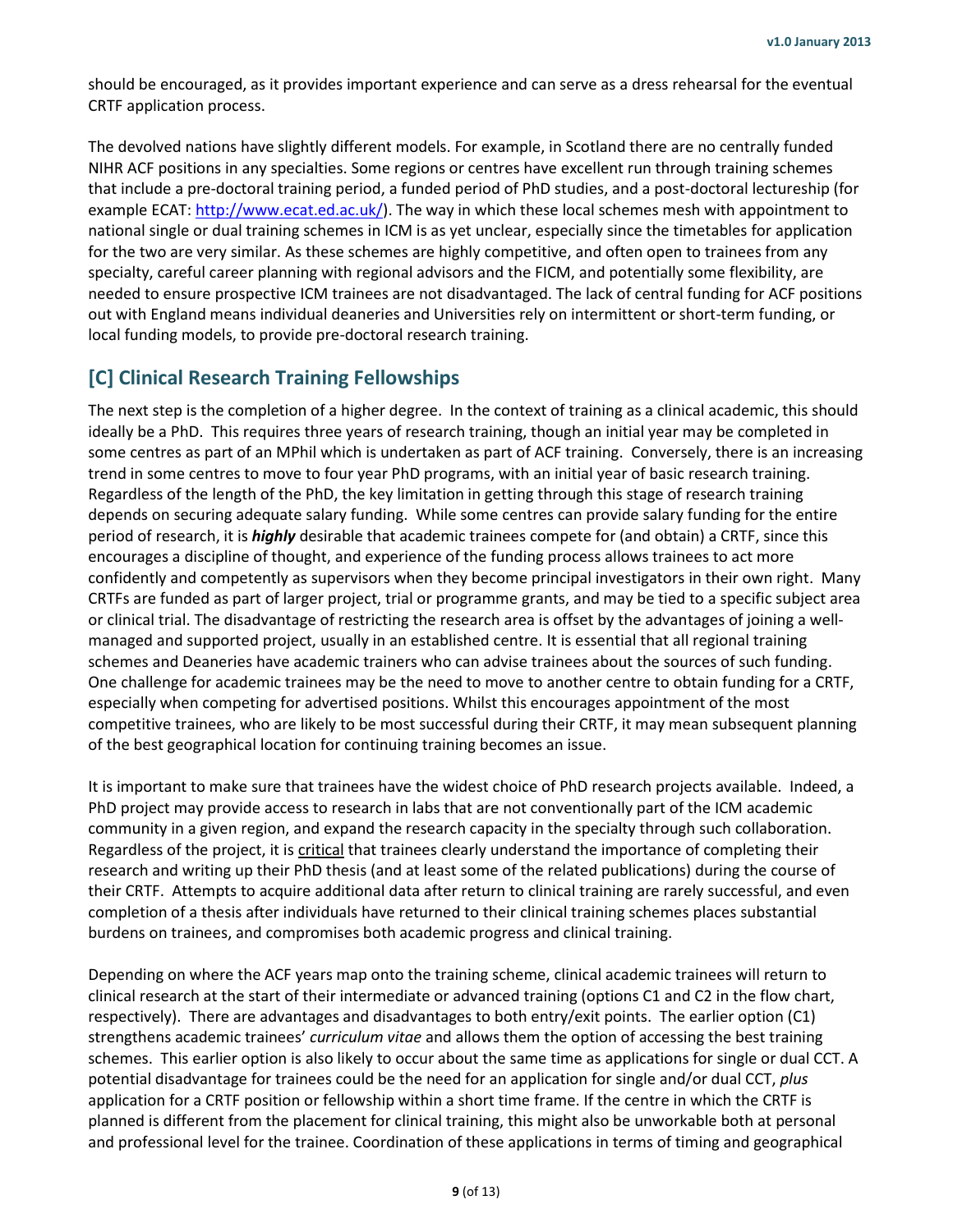location will be needed to avoid perceived barriers making academic training unattractive. The ideal solution for trainees seeking to undertake academic training and a CRTF early during specialist training is likely to be colocation of the CRTF and subsequent clinical training (whether for single or dual CCT).

The latter option (C2) allows the acquisition of more stable clinical skills, which may better withstand a period of time away from clinical training, and will clearly facilitate a clinically based PhD project by increasing clinical expertise and confidence. Further, a return to clinical training with ~2 years of training time remaining better lends itself to the completion of clinical training over the course of a Clinical Lectureship, while maintaining contact with research activity, and allows progression to CCST within the timeframe of an Intermediate Fellowship/Clinician Scientist grant. The specification of entry to a PhD program after the FFICM exam is not an absolute procedural requirement, but a *very* strong recommendation, since it allows trainees to cross a significant hurdle in their clinical training pathway before starting on their research training.

With either option, the transition back to clinical training from research needs careful planning. Many CRTF schemes allow a nominal clinical commitment during the course of the PhD to maintain clinical skills. This is often undertaken as a regular weekly commitment (e.g. on the on call rota). However, an alternative may be to integrate such clinical time within a CRTF and provide an eight to twelve week of clinical refresher at the end of the CRTF, during which the individual assumes increasing clinical responsibilities. Such return to clinical work schemes are particularly important for individuals whose PhD studies are exclusively lab based, and do not involve interactions with patients.

Many prestigious CRTF schemes are tied to specific centres, where generic funding has been obtained to offer PhD training fellowships from funders such as MRC or Wellcome. ICM trainees successful in applying for these schemes will need to move to the geographical location of the fellowship in most cases. This may be challenging when clinical training has already been allocated to a different region. Flexibility to offer a move in training location, especially post-fellowship, will be important to ensure continued academic momentum and support. We would *strongly* urge that in such instances, Postgraduate Deaneries provide support in allowing transfer of training numbers between centres, so that (where this is thought to be desirable) research and clinical training can be co-located within a single centre.

The desired outputs of a CRTF are for the academic trainee to learn appropriate research skills, complete their PhD, achieve publication of high quality papers, understand the broader context of their research area (both nationally and internationally), and to develop ideas and plans for post-doctoral research. The ideal next step after successful completion of a CTRF post is to obtain a Clinical Lecturer post.

# <span id="page-9-0"></span>**[D] Academic Clinical Lectureships/Clinical Lectureships (ACL/CL)**

The most desirable option is for post-doctoral trainees to enter a Clinical Lecturer (CL) post (usually based in a University Department), which typically provides 50% of protected research time. In some universities, these posts have been referred to in the past as Lecturer posts, and the NIHR has now begun to fund these posts in ICM (e.g. Cambridge). The protected research time allows continued contact with research and key collaborators, maturation and exploration of research ideas identified as part of the PhD, collection of pilot data for subsequent grant applications, and preparation and submission of an Intermediate Fellowship or Clinician Scientist grant, which represent the next staging posts in academic training.

CLs are aimed at those who are advanced in their specialty training, have completed a research doctorate, or equivalent, and show outstanding potential for continuing a career in academic medicine or dentistry. The duration of a CL is for a maximum of 4 years and it is expected that CLs will complete their specialty training during this period. Alongside clinical training, CLs will be able to further develop their academic skills and will be encouraged to apply for funding to support further postdoctoral or educationalist training. As with ACFs, CLs should be strongly encouraged to apply for smaller grants in addition to (or as a prelude to) an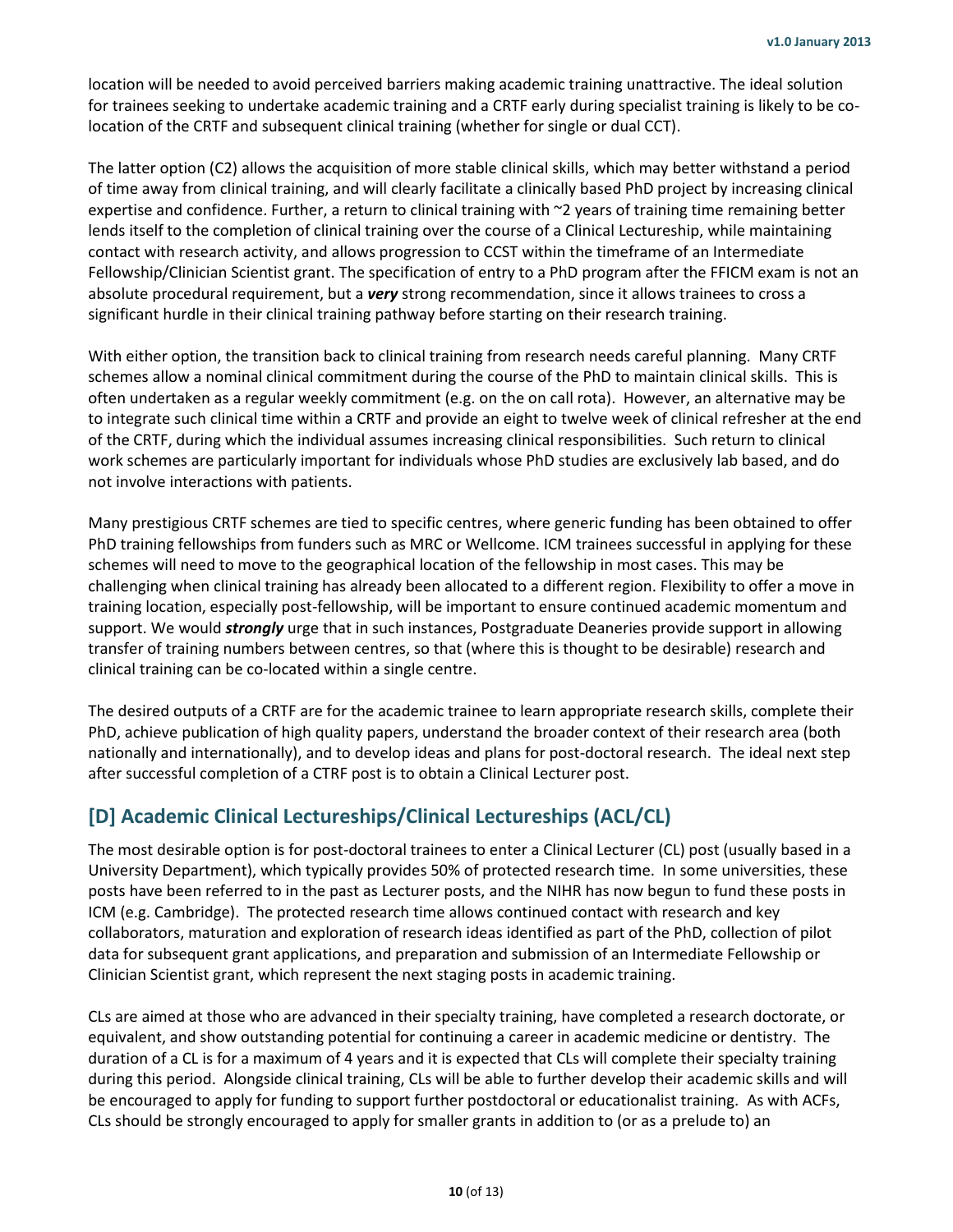Intermediate Fellowship or Clinician Scientist grant. Indeed, some funding bodies (e.g. the Wellcome Trust and Academy of Medical Sciences) have specific "starter" grants schemes that only CLs can apply for.

Academic trainees completing a PhD and re-entering clinical training may wish to apply for or undertake a clinical lectureship in the centre in which their PhD was based, to ensure ongoing mentorship and support. Where a trainee has moved geographically for their CRTF, there may need to be flexibility in moving their ICM and/or other dual training number to support their career. This may present challenges at regional level for training schemes, and is likely to require careful planning between regional trainers and the FICM. In practice, it is likely that the decision to move NTN to the centre in which the CRTF is based will need to occur prior to the completion of PhD, and planning for this started approximately 2 years into a PhD.

As with ACF posts, there are no formally funded ACL posts in Scotland. However, many Scottish Universities have the ability to award Clinical Lectureships, but (at least in some Universities) these may be linked to individuals, rather than represent established senior academic training posts. Clinical training schemes will need to have sufficient flexibility to ensure that academic trainees are not disadvantaged or discouraged from taking up CL posts, and that Universities have the capacity to support the brightest academic trainees

It is *highly* desirable that postdoctoral clinicians who wish to continue to train as clinical academics are allowed the benefit of favourable geography, and allowed to stay in their teaching hospital environment, where they can develop both research and funding plans in combination with local collaborators.

Trainees who complete their PhD, but do not obtain a CL post, can return to their training schemes for completion of their clinical training. However, this means that they have a substantial period of time when they have very limited interaction with their research and collaborators. Further, the constraints of conventional training schemes provide no protected time to collect pilot data for and prepare an Intermediate Fellowship/Clinician Scientist application. However, in some instances, this may the only option available. In such cases, local Deaneries and training schemes should facilitate, as best as possible (through study and professional leave allocation), continued contact with research and try to provide time for grant preparation, so as to make it easier to pick up the threads of research activity at an appropriate time.

# <span id="page-10-0"></span>**[E] Intermediate Fellowship/Clinician Scientist Grants**

These posts are funded by the MRC and NIHR as Clinician Scientist fellowships and by other bodies (such as the Wellcome Trust and British Heart Foundation) as Intermediate Fellowships. Regardless of the difference in terminology, these provide up to 5 years of salary support and research costs, and are aimed at individuals who are aiming to achieve CCT during the course of the grant (or with some schemes, have just achieved CCT). Typically, these grants require that ≥50% of the individual's time be spent in research activity. Some funding bodies also stipulate that of the 50% remaining time allocated to clinical commitment, at least half (i.e. 25% of the entire job plan) should be in an area that is directly related to the individual's research interest. Additionally, some of the schemes may require that one or more years of salary support are provided by the Deanery, and/or that the host organisation (University or Trust) makes a commitment to provide a tenured consultant-level position for the Fellow (as a University Lecturer or an NHS appointee with substantial research commitment) at the completion of the grant.

These grants represent the next step for successful academic trainees, and provide the vehicle by which post doctoral researchers can develop and mature into independent Principal Investigators. Classically, the aim has been to prepare these individuals to be strong candidates for consultant level Lecturer/Senior Lecturer posts (the terminology varies between universities). However, with the expansion of NIHR funding, several NHS posts with significant research commitment have been developed, and it would be appropriate to see this as an alternative goal for this stage of academic training.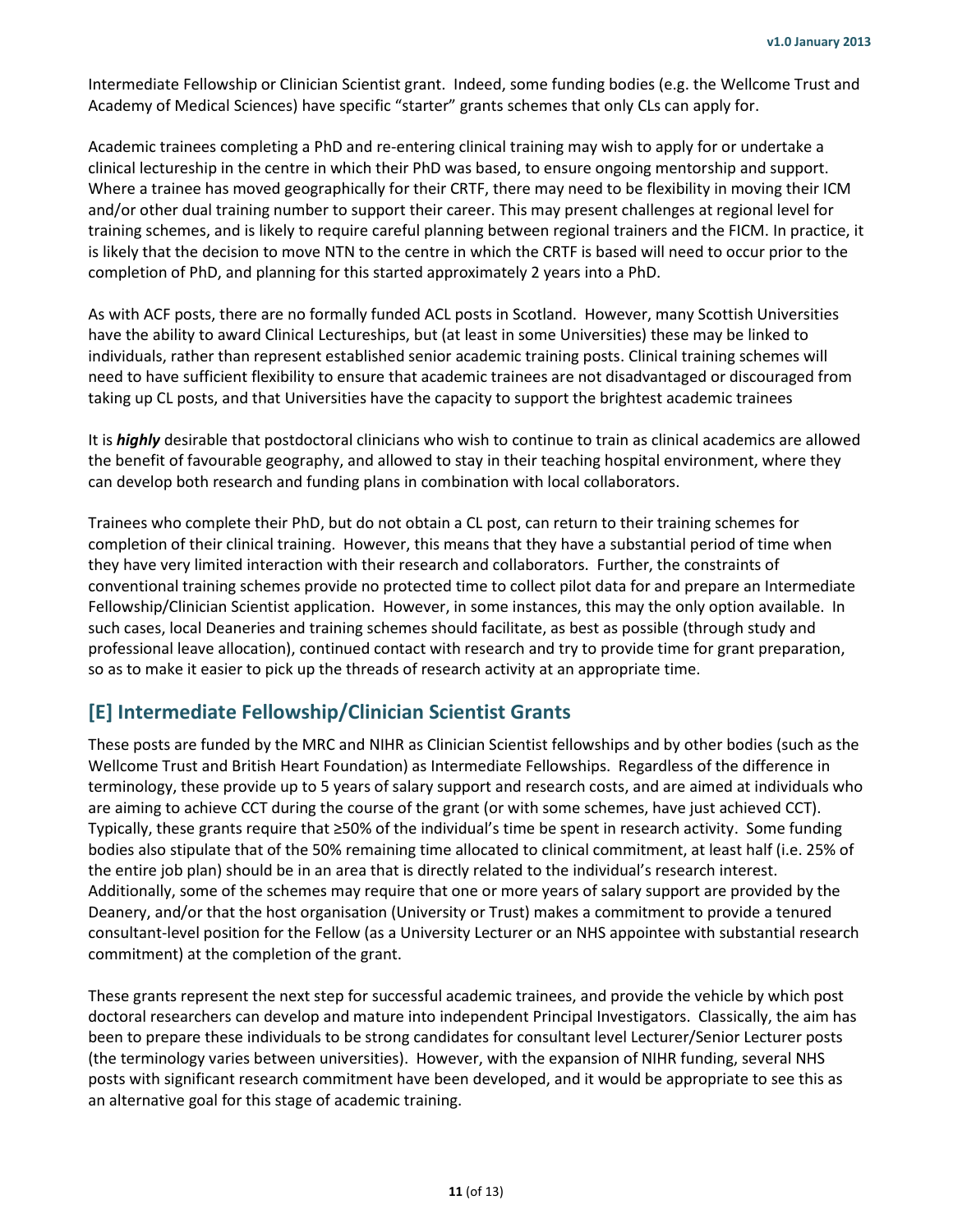# <span id="page-11-0"></span>**Research training, Clinical training and Certificate of Completion of Training (CCT)**

We propose that one year of research time should be fully counted towards CCT, since research training is an essential part of a balanced training program in ICM, and this year should have the same status as a Special Skills Module (SSM) for trainees who seek accreditation in ICM alone. Trainees seeking Dual Certification may find it difficult to fit clinical training in two specialties as well as a year of research time into a standard training scheme. However, this is an individual decision, and local trainers should decide on this, based both on the performance of the trainee and the overall package of their training, whether such time should count towards time for CCT.

The purpose ACF or ACL posts is to ensure that individuals have protected research time, and trainees who are appointed to these posts *must* have their research time protected so that an ACF gets 25% of time for research and an ACL 50% time for research, averaged over the duration of the post. Indeed, where these posts are funded by the NIHR, this is the absolute minimum that will be accepted. It is important to recognise that this may result in some increase in overall training time to ensure that clinical training competencies are achieved.

However, where the trainer and trainee agree that clinical competencies are being achieved, and clinical training is not suffering, there should be flexibility about how much training needs to be prolonged, and in many instances, a 50% research post may not result in a doubling of the clinical training time in the post. Thus, for example, in a four year CL post, a trainee will undertake the equivalent of 2 years of research training and 2 years of clinical training. If the time based requirement for clinical training was applied inflexibly, if such an individual came into the post with 2.5 years of clinical training remaining, and if clinical training needs were judged inflexibly just on the basis of time spent, he/she would need to undertake a further 6 month period of clinical training at the end of the 4 years.

However, it is reasonable to view the individual's training as an integrated whole, and where a high quality trainee achieves all the required competencies and experience, it should be possible to award CST at the end of the 4 year period, if the local trainers and the trainee are in agreement. It is *essential* that these individuals, who often tend to be high performing clinical trainees, are not burdened by a strictly time-based assessment of their training at this stage. Where clinical training competencies are met their training time should not be discounted because of an ongoing commitment to research. The recognition that this does not represent "double counting" training time has been accepted by PMETB/GMC.

Clearly there will be some trainees (and not just academic ones) where competencies are not met satisfactorily, and training time may need to be extended further, rather than rigidly calculated *pro rata*, based on time spent in training. Again, this is a decision for local trainers. Where the allocation of time for clinical training in an ACL post does not satisfy the clinical training needs of an individual academic trainee, it is *essential* that Deaneries make provision for additional clinical training, either through extension of ACL appointments or through re-entry to the conventional clinical training scheme for a period.

#### <span id="page-11-1"></span>**Manpower considerations and expansion of academic training posts in ICM**

We currently have very little knowledge about the numbers of academic trainees in ICM, or indeed of senior clinical academics who have a commitment to ICM at consultant and trainees. The FICM should incorporate questions regarding these issues into the FICM Manpower Work Stream lead by Dr Alasdair Short. This could make use of a survey module/questions developed by the Royal College of Physicians for prior use. Discussions are already underway to put these arrangements in place, and these could be reviewed at the workforce meeting in November 2012. Given the broad multidisciplinary base for ICM, and the even more distributed research activity in the specialty (which may include individuals undertaking research in non-ICM clinical specialties and basic science groups), it will not be easy to capture all of the individuals and activity that are relevant. In the first instance, it would be reasonable to circulate the ICM Academic Work Force questionnaire to the following stakeholders: Postgraduate Deans; RAs in ICM, Anaesthesia, Respiratory Medicine; ICM Tutors;